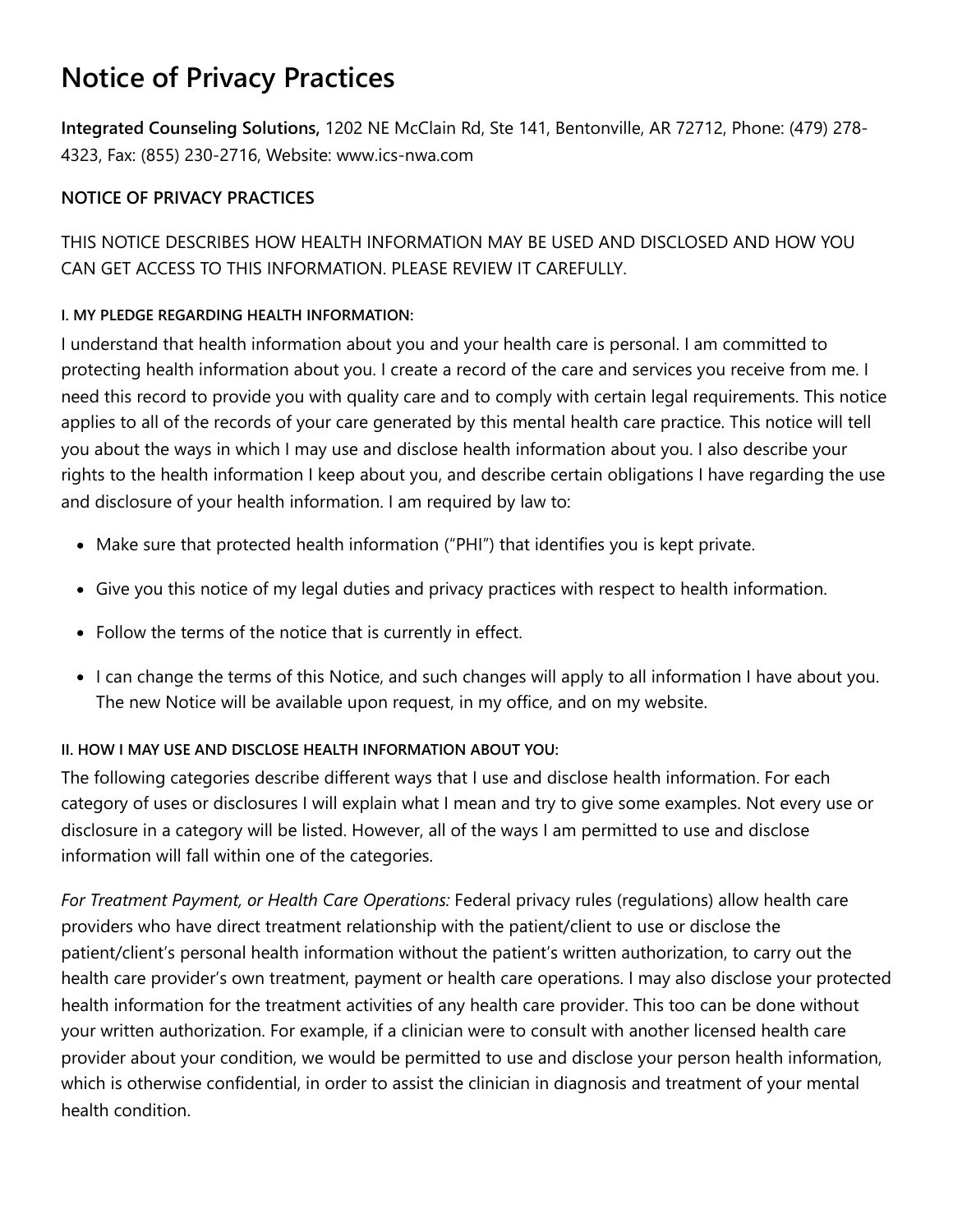Disclosures for treatment purposes are not limited to the minimum necessary standard. Because therapists and other health care providers need access to the full record and/or full and complete information in order to provide quality care. The word "treatment" includes, among other things, the coordination and management of health care providers with a third party, consultations between health care providers and referrals of a patient for health care from one health care provider to another.

*Lawsuits and Disputes:* If you are involved in a lawsuit, I may disclose health information in response to a court or administrative order. I may also disclose health information about your child in response to a subpoena, discovery request, or other lawful process by someone else involved in the dispute, but only if efforts have been made to tell you about the request or to obtain an order protecting the information requested.

### **III. CERTAIN USES AND DISCLOSURES REQUIRE YOUR AUTHORIZATION:**

1. **Psychotherapy Notes.** I do keep "psychotherapy notes" as that term is defined in 45 CFR § 164.501, and any use or disclosure of such notes requires your Authorization unless the use or disclosure is: a. For my use in treating you.

b. For my use in training or supervising mental health practitioners to help them improve their skills in group, joint, family, or individual counseling or therapy.

- c. For my use in defending myself in legal proceedings instituted by you.
- d. For use by the Secretary of Health and Human Services to investigate my compliance with HIPAA.
- e. Required by law and the use or disclosure is limited to the requirements of such law.
- f. Required by law for certain health oversight activities pertaining to the originator of the psychotherapy notes.
- g. Required by a coroner who is performing duties authorized by law.
- h. Required to help avert a serious threat to the health and safety of others.
- 2. **Marketing Purposes.** As a psychotherapist, I will not use or disclose your PHI for marketing purposes.
- 3. **Sale of PHI.** As a psychotherapist, I will not sell your PHI in the regular course of my business.

## **IV. CERTAIN USES AND DISCLOSURES DO NOT REQUIRE YOUR AUTHORIZATION.**

Subject to certain limitations in the law, I can use and disclose your PHI without your Authorization for the following reasons:

- 1. When disclosure is required by state or federal law, and the use or disclosure complies with and is limited to the relevant requirements of such law.
- 2. For public health activities, including reporting suspected child, elder, or dependent adult abuse, or preventing or reducing a serious threat to anyone's health or safety.
- 3. For health oversight activities, including audits and investigations.
- 4. For judicial and administrative proceedings, including responding to a court or administrative order, although my preference is to obtain an Authorization from you before doing so.
- 5. For law enforcement purposes, including reporting crimes occurring on my premises.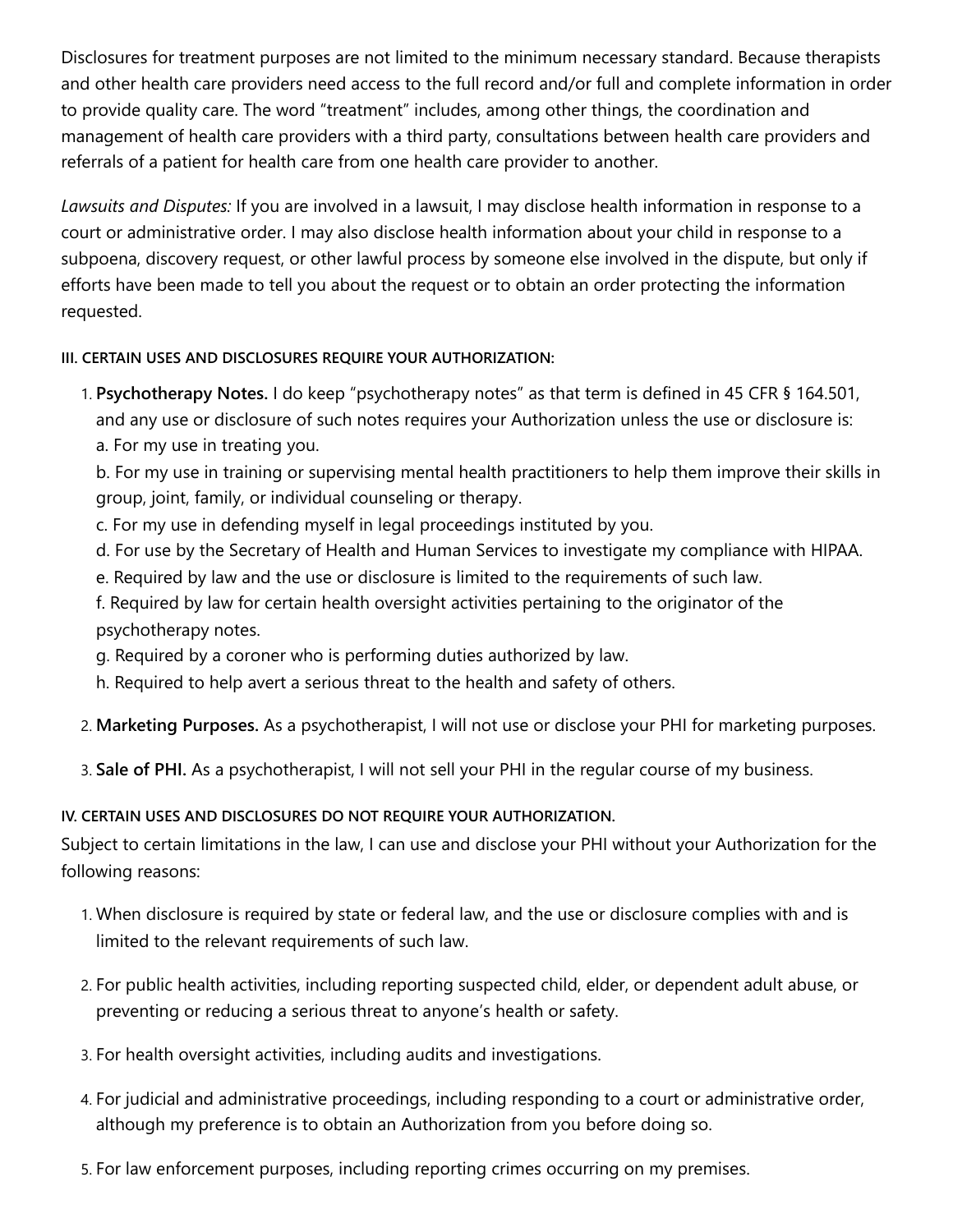- 6. To coroners or medical examiners, when such individuals are performing duties authorized by law.
- 7. For research purposes, including studying and comparing the mental health of patients who received one form of therapy versus those who received another form of therapy for the same condition.
- 8. Specialized government functions, including, ensuring the proper execution of military missions; protecting the President of the United States; conducting intelligence or counter-intelligence operations; or, helping to ensure the safety of those working within or housed in correctional institutions.
- 9. For workers' compensation purposes. Although my preference is to obtain an Authorization from you, I may provide your PHI in order to comply with workers' compensation laws.
- 10. Appointment reminders and health related benefits or services. I may use and disclose your PHI to contact you to remind you that you have an appointment with me. I may also use and disclose your PHI to tell you about treatment alternatives, or other health care services or benefits that I offer.

#### **V. CERTAIN USES AND DISCLOSURES REQUIRE YOU TO HAVE THE OPPORTUNITY TO OBJECT.**

**Disclosures to family, friends, or others. I may provide your PHI to a family member, friend, or other person that you indicate is involved in your care or the payment for your health care, unless you object in whole or in part. The opportunity to consent may be obtained retroactively in emergency situations.**

**VI. YOU HAVE THE FOLLOWING RIGHTS WITH RESPECT TO YOUR PHI:**

- 1. The Right to Request Limits on Uses and Disclosures of Your PHI. You have the right to ask me not to use or disclose certain PHI for treatment, payment, or health care operations purposes. I am not required to agree to your request, and I may say "no" if I believe it would affect your health care.
- 2. The Right to Request Restrictions for Out-of-Pocket Expenses Paid for In Full. You have the right to request restrictions on disclosures of your PHI to health plans for payment or health care operations purposes if the PHI pertains solely to a health care item or a health care service that you have paid for out-of-pocket in full.
- 3. The Right to Choose How I Send PHI to You. You have the right to ask me to contact you in a specific way (for example, home or office phone) or to send mail to a different address, and I will agree to all reasonable requests.
- 4. The Right to See and Get Copies of Your PHI. Other than "psychotherapy notes," you have the right to get an electronic or paper copy of your medical record and other information that I have about you. I will provide you with a copy of your record, or a summary of it, if you agree to receive a summary, within 30 days of receiving your written request, and I may charge a reasonable, cost based fee for doing so.
- 5. The Right to Get a List of the Disclosures I Have Made.You have the right to request a list of instances in which I have disclosed your PHI for purposes other than treatment, payment, or health care operations, or for which you provided me with an Authorization. I will respond to your request for an accounting of disclosures within 60 days of receiving your request. The list I will give you will include